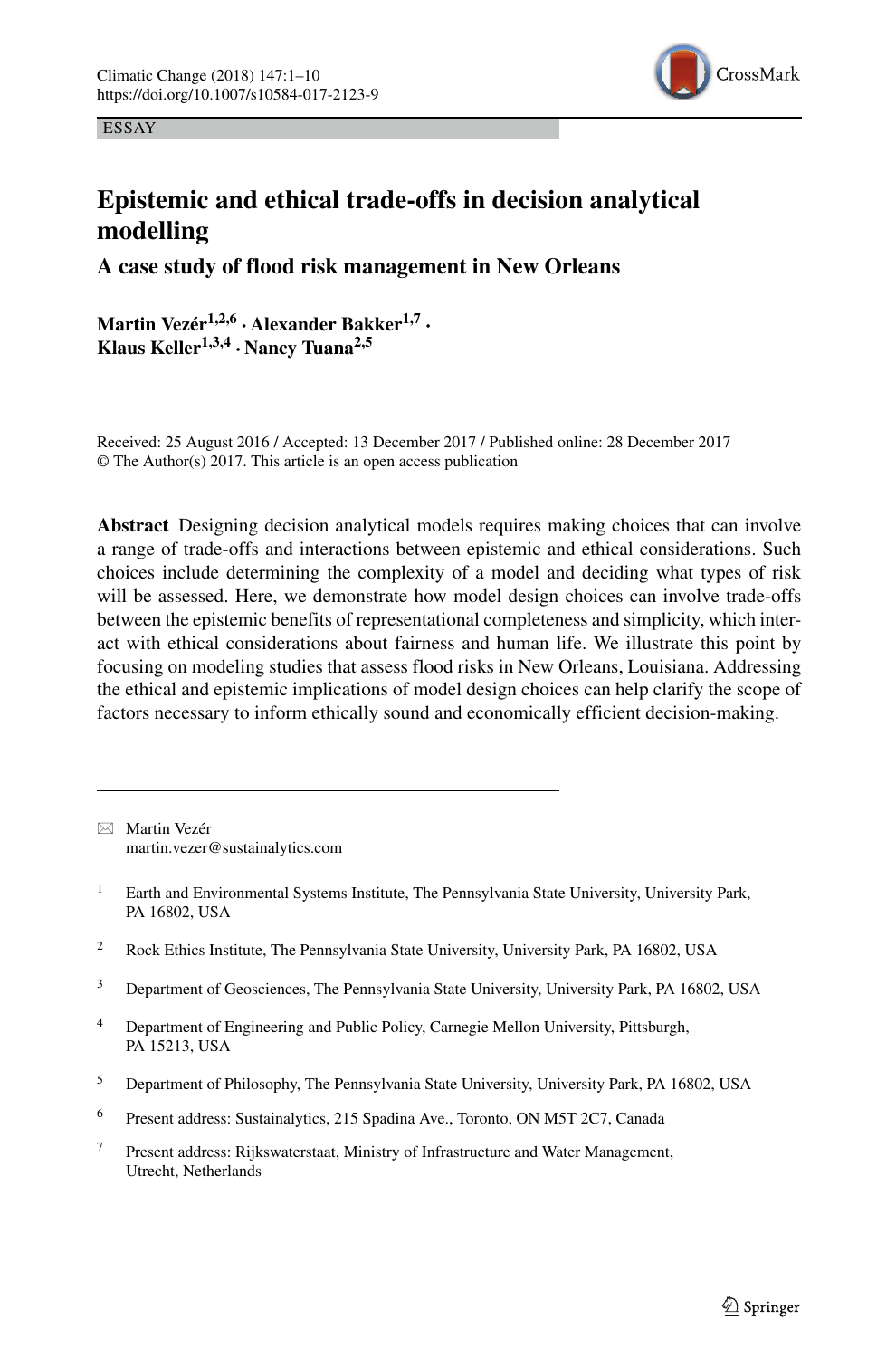#### **1 Learning from Katrina**

The effects of Hurricane Katrina exemplify the kinds of ethical issues at stake when addressing concerns about communities exposed to flood risks. After the storm made landfall over southeast Louisiana on 29 August 2005, the failures of levees and floodwalls that were designed to protect New Orleans and its suburbs resulted in the flooding of 80% of the city, with water depths in some areas reaching 6 m (Beven et al. [2008\)](#page-7-0). The catastrophe resulted in extensive losses of ethical significance, including loss of life and livelihoods, disruption of communities and life ways, and loss of place. According to official reports, an estimated 1330 people died in the wake of Katrina, while more than 770,000 people were displaced, 300,000 homes were destroyed, and \$96 billion in property damages accrued (The White House [2006\)](#page-8-0).

The tragedy of Katrina highlights the importance of promoting the value of fairness in a region where severe storms are likely to have a disproportionate impact on segments of the population with limited economic or social resources. A reasonable interpretation of the principle of fairness suggests that risks should be distributed so as to mitigate the hazards facing the most vulnerable members of society (Hayenhjelm [2012\)](#page-8-1). Given the damages caused by Katrina, it would seem that certain marginalized groups, including those living in poverty and the elderly, were disproportionately exposed to flood risks. With a poverty rate that was more than twice the national average prior to Katrina, New Orleans was one of the poorest cities in the USA, contributing to the population's vulnerability (Driesen et al. [2005;](#page-7-1) Masozera et al. [2007\)](#page-8-2). Of the 354,000 people (approximately three quarters of the population) who lived in heavily flooded areas of the New Orleans, 29% were living in poverty (Gabe et al. [2005;](#page-7-2) Logan [2006;](#page-8-3) Sharkey [2007\)](#page-8-4). The death rate among people older than 65 was 15 times higher than that of those younger 65 (Sharkey [2007;](#page-8-4) Walker [2012\)](#page-9-0).

This paper focuses on two decision analytical models that inform Louisiana's Coastal Protection and Restoration Authority (CPRA). Decision analytical models are representations of complex systems that map objectives and actions to potential outcomes. While each of the models that we will describe offers valuable insights for the purposes of managing flood risks, a more explicit presentation of their epistemic and ethical implications offers a way for decision analysts to account for their design choices. Being explicit about how model design choices involve interactions and trade-offs between epistemic and ethical considerations is an important step in balancing multiple objectives, such as protecting life, communities, and strategic infrastructure. By articulating how such trade-offs occur, one can better understand how a given model addresses a range of objectives or a subset of objectives at the expense of others.

This case study offers insights regarding decision support science more generally. Decision support science is the systematic study of target systems intended to inform decision-makers, typically with respect to complex and uncertain situations, through a range of experiments, observations, and the organization of empirical and theoretical research (Davis et al. [2005\)](#page-7-3). Coastal communities in many regions are increasingly facing exposure to flooding and other hazards driven by climate change (Nicholls and Cazenave [2010;](#page-8-5) Field [2012;](#page-7-4) Hallegatte et al. [2013;](#page-7-5) Insights Report [2016\)](#page-8-6). Deep uncertainties associated with these hazards motivate the development of robust strategies to manage flood risks. Since models are important sources of information for developing and implementing risk management strategies in other contexts as well, the epistemology and ethics of decision analytical modeling is an increasingly relevant area of philosophical research (Tuana [2010;](#page-8-7) Garner et al. [2016;](#page-7-6) Bessette et al. [2017\)](#page-7-7).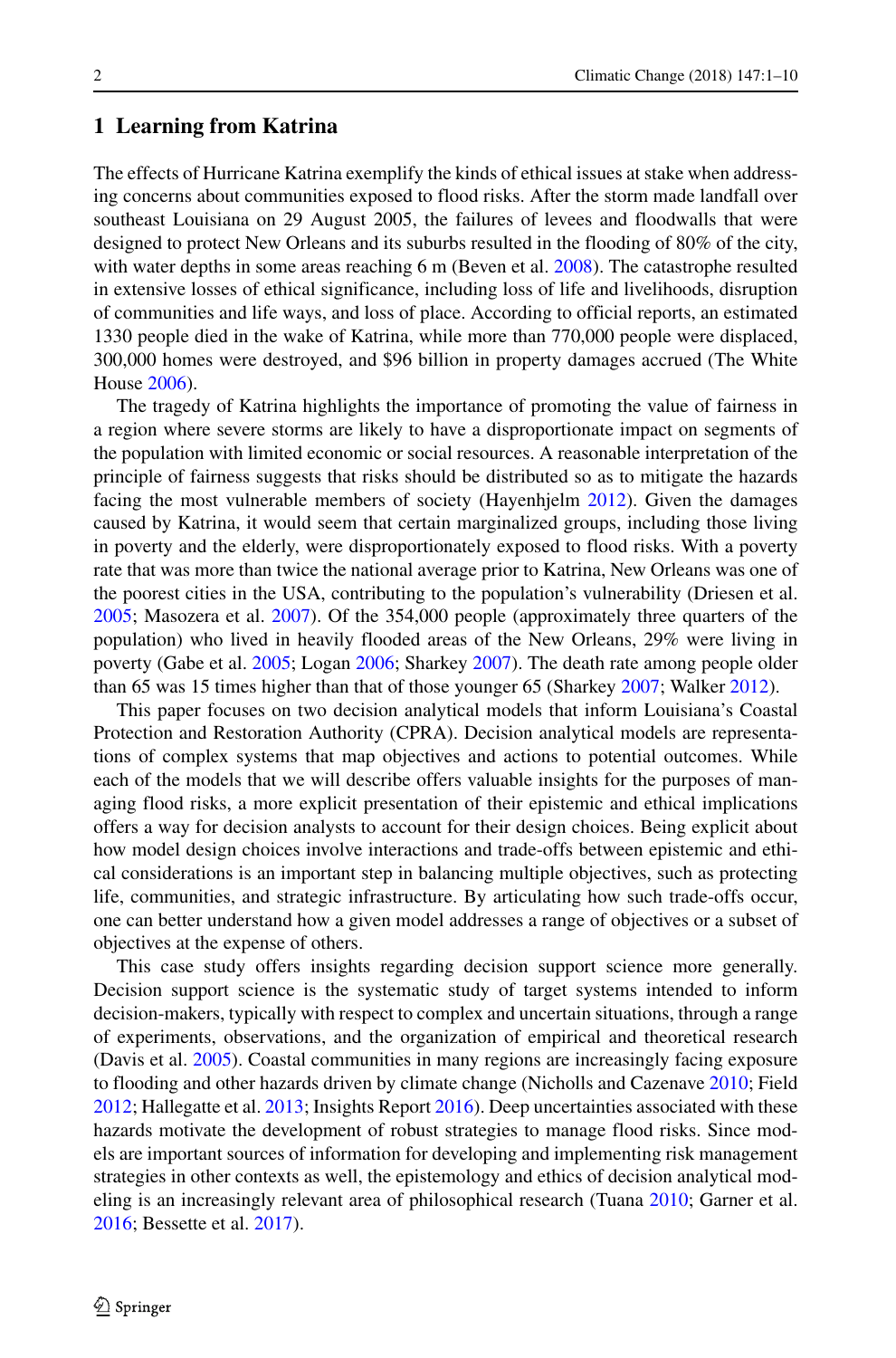This paper contributes an explicit analysis of the interactions and trade-offs between epistemic and ethical considerations about models that help guide policy in coastal Louisiana. Models can better inform decisions when the underlying epistemic and ethical considerations are made clear

In Section [2,](#page-2-0) we introduce two decision analytical models that inform the CPRA. In Section [3,](#page-2-1) we explain how these models involve epistemic trade-offs. In Section [4,](#page-4-0) we show how these epistemic trade-offs interact with ethical considerations. In Section [5,](#page-6-0) we summarize and discuss our findings.

#### <span id="page-2-0"></span>**2 Two models for assessing flood risks Costal Louisiana**

In 2005, legislators restructured the States Wetland Conservation and Restoration Authority to form the CPRA, which has the mandate "to develop, implement, and enforce a comprehensive coastal protection plan" (First Extraordinary Session [2005\)](#page-7-8). Since then, the CPRA has published quarterly, annual, and 5-year reports (CPRA [2016\)](#page-7-9). These reports draw on studies that apply several models, including the Coastal Louisiana Risk Assessment model (CLARA) (Groves et al. [2014\)](#page-7-10) and what we refer to here as the Dutch Perspective Model (DPM) (Jonkman et al. [2009a\)](#page-8-8).

CLARA and DPM differ in several respects. On the one hand, DPM provides rough estimates of the cost-effectiveness of investing in levee heightening as a flood protection measure. Based on the pioneering study of David van Dantzig [\(1956\)](#page-9-1), DPM is an economic optimization model that compares the investment costs of levee heightening with expected losses due to flooding. Apart from its short run time, its simplicity and transparent setup allow for the incorporation of additional considerations beyond the parameters of the original model, such as the effect of accelerated sea-level change (Wong et al. [2017a\)](#page-9-2).

CLARA, on the other hand, informs assessments about the efficacy of multiple projects intended to reduce the flood risk of the entire system by modeling multiple flood protection components, including levees, floodwalls, sediment transport, marsh creation, pumping, and drainage. This model produces data relevant for addressing a diverse set of decision criteria, such as protecting strategic and historic assets. CLARA incorporates information about different flood protection system configurations and future environmental and economic uncertainties to project flood depths and associated damages that could result from different types of storms and protection measures over a 50-year timeframe (Groves et al. [2014\)](#page-7-10).

#### <span id="page-2-1"></span>**3 Epistemic trade-offs**

Design differences between CLARA and DPM exemplify a trade-off between two epistemic advantages: representational completeness and simplicity. While representational completeness is the level detail, resolution and number of parts of captured by a model, simplicity is the quality of having relatively few (supposedly most relevant) components, which may enhance transparency and adjustability. Whereas representational completeness contributes vital details relevant to conducting decision analysis, the advantages of simplicity allow for critical user involvement, which is also key to informed decision-making. CLARA and DPM differ in their spatial resolution as well as processes they represent. These model differences are expected to drive divergences in their accuracy and precision, although the direction is, at this time, unclear. Including more processes can increase or decrease the precision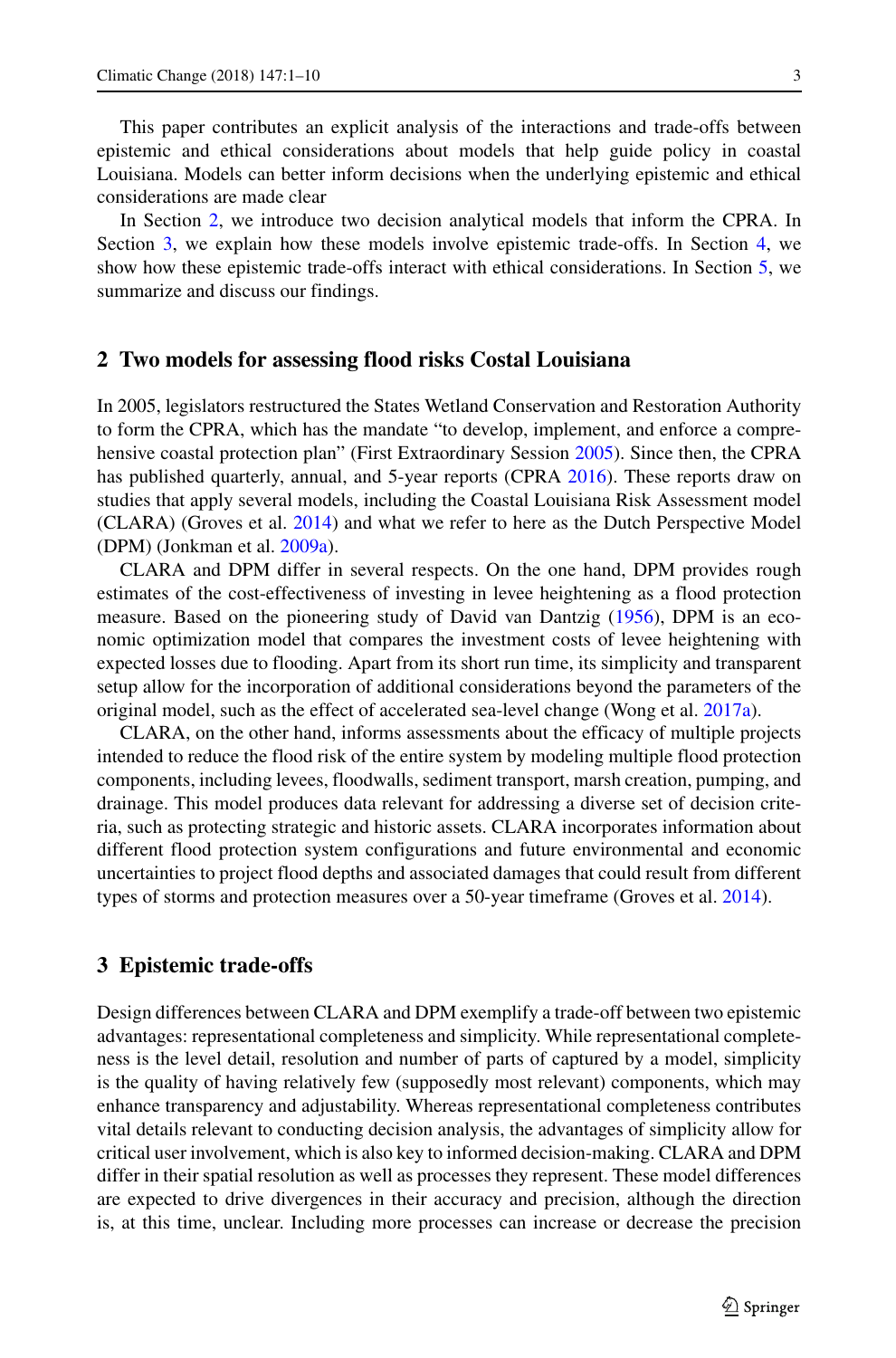and accuracy depending on factors such as the available information to calibrate the model, model structural errors, or differences in the ability to perform the required computation to estimate the model parameters with the associated uncertainty.

Comparing CLARA and DPM in terms of their scope, resolution, and number of parameters demonstrates the trade-off between completeness and simplicity. Researchers who design and apply these models define their targets in different ways, but insofar as both models represent flood protection systems in Coastal Louisiana, CLARA is more representationally complete than DPM, and DPM is simpler than CLARA.

The scope and resolution of CLARA are much greater than the scope and resolution of DPM. CLARA represents the entire coastal region of Louisiana at a resolution that estimates flood depths and other information about more than 90,000 locations and 35,000 census tracts (Groves et al. [2016\)](#page-7-11). DPM represents an area containing Orleans, Jefferson, and St. Bernard, and estimates potential damage values averaged within each polder surrounding these parishes (Dijkman [2007;](#page-7-12) Jonkman et al. [2009a\)](#page-8-8).

CLARA is organized into a series of submodules, which incorporate data about different potential flood depths, flooding mechanisms, and the interior of the protection systems. This model also incorporates an economic module that draws on estimates of asset valuations and inventories, potential economic damages, storm surges, wave characteristics, rainfall volumes, and vulnerability to flood depth (Fischbach et al. [2012;](#page-7-13) Peyronnin et al. [2013;](#page-8-9) Meselhe et al. [2015\)](#page-8-10). In contrast, DPM only includes estimates of the probability and economic damage in case a levee overtops, a discount factor, sea-level rise, and the investment costs associated with increasing levee height (Dijkman [2007;](#page-7-12) Jonkman et al. [2009a\)](#page-8-8).

One advantage of increasing the spatial resolution and representational completeness in the case of CLARA is its capacity to differentiate flood risks by location and storm exposure. In examining five regions of New Orleans—St. Charles-Jefferson East Bank, St. Bernard, Orleans Main, New Orleans East, and West Bank—Johnson et al. [\(2015\)](#page-8-11) find that, with the current hurricane and storm damage risk reduction system and economic redevelopment measures, these areas are protected against storm surges of approximately the 200-year return period, under a scenario in which the probability of levee failure as a function of overtopping rates is low (USACE [2013;](#page-8-12) Johnson et al. [2013\)](#page-8-13). For more severe storm surges, CLARA projects flood depths increasing in New Orleans East and St. Bernard. Projecting a similar scenario out to 2065, CLARA suggests Orleans Main and the West Bank communities would maintain a 100-year protection level, whereas New Orleans East would be exposed to flooding at higher frequencies (Johnson et al. [2015\)](#page-8-11).

While the completeness of CLARA offers the epistemic benefits of a detailed representation, it also corresponds to an increase in model complexity; it contains a large number of interacting parts, which involve positive and negative feedbacks that create non-linear responses. Increasing the scope, resolution and parameters of a model that represents a complex system may, therefore, entail a trade-off between completeness and the epistemic advantages associated with simplicity (Fig. [1\)](#page-4-1).

Completeness and simplicity do not necessarily trade-off against one another, given that simple models can be relatively complete representations of simple systems. However, simple models of complex systems offer the epistemic advantages of transparency, accessibility, and computational efficiency at the expense of completeness. In an ideal case, a model would be maximally simple yet representative enough to inform decision-making for a given task, such as assessing particular kinds of flood risks.

The advantages of DPM's simplicity include its relatively short development and run times, and its being easily reproducible, relatively easy to understand, computationally inexpensive and amenable to modification for other applications. Such features may promote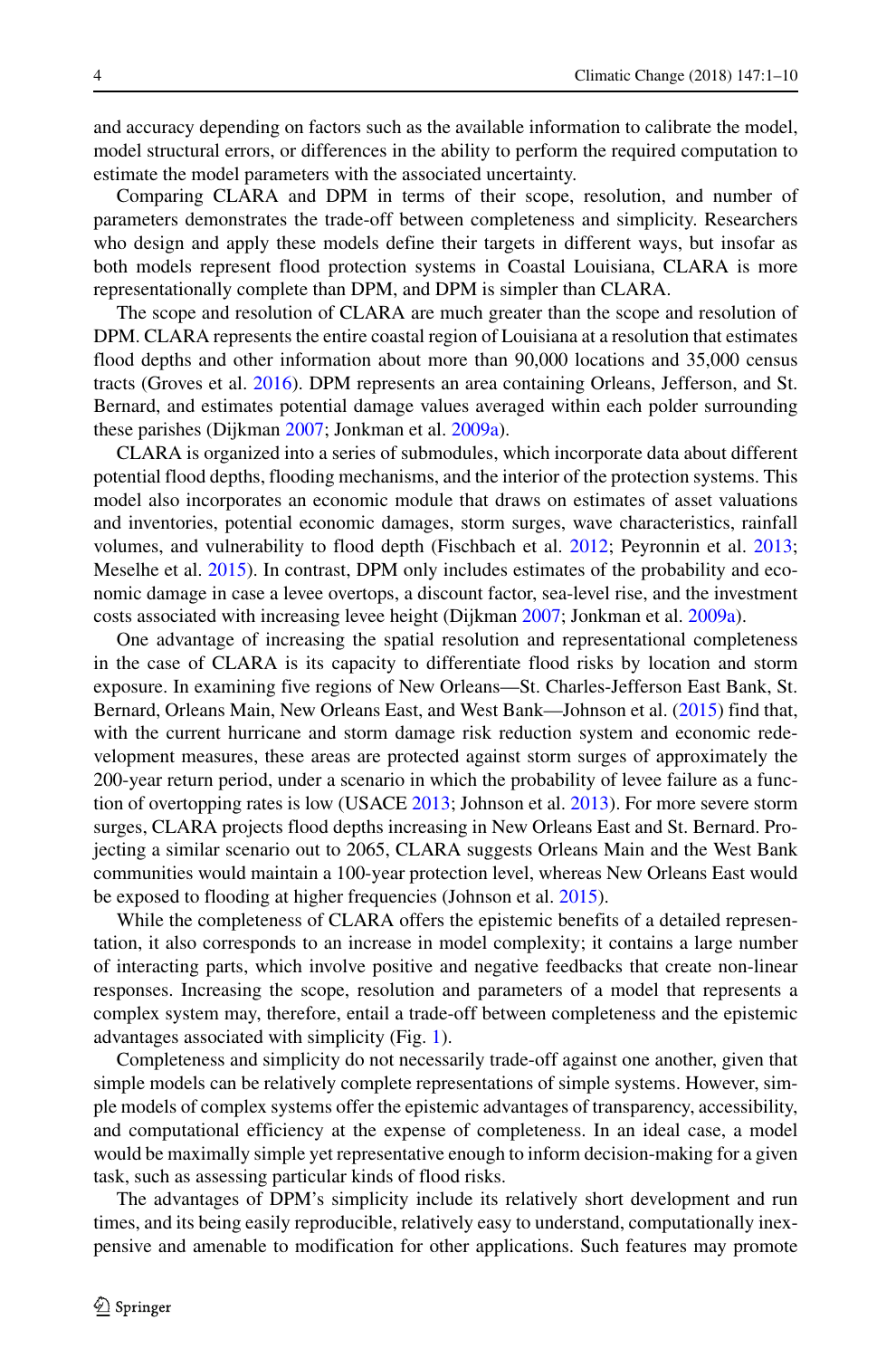<span id="page-4-1"></span>

**Fig. 1** Modeling complex target systems can involve a trade-off between the epistemic advantages of simplicity and representational completeness

user-producer interaction, which is instrumental for incorporating relevant ethical considerations, which we describe below.

The reproducibility and versatility of DPM are illustrated by the publication of the model's simple source code (Applegate et al. [2016;](#page-7-14) Wong et al. [2017b\)](#page-9-3) and the range of other contexts in which it has been applied. Eijgenraam, for example, considers the base model of DPM (i.e., "the Van Dantzig model") under condition of an improved flood defence system, changing economic growth, and sea-level rise (Eijgenraam [2006\)](#page-7-15). Other studies have applied the model to flood risk analysis of areas in Vietnam (Mai et al. [2008\)](#page-8-14), the Netherlands, and Japan (Jonkman et al. [2004\)](#page-8-15).

#### <span id="page-4-0"></span>**4 Ethical interactions**

Consequences associated with risk are often expressed in monetary terms. CLARA estimates flood risk in part by assigning a value on each census block; damage is a function of the economic value of an inventory of assets, such as homes, roads, agricultural buildings, and crops (Groves et al. [2014\)](#page-7-10). Similarly, applications of DPM place monetary values on aggregated economic assets, aiming to balance risks to assets and investments in flood protection (Dijkman [2007\)](#page-7-12).

CLARA and DPM can also be applied to address risks associated with ethical considerations. An ethical upshot of CLARA's completeness is its potential to help address concerns related to the value of fairness. One way of understanding the idea of fairness is as a balance between equality and justifying any deviations from equality with an account of how particular inequalities provide benefits to the least advantaged (Rawls [2009;](#page-8-16) Hayenhjelm [2012\)](#page-8-1). Measures of social vulnerability focus on the socioeconomic features of a community that affect its capacity to prepare, respond, cope, and recover from a hazard event (Finch et al. [2010\)](#page-7-16). From this perspective, decisions about flood risk management are fair only if they provide equal protection or if any deviation from equal protection benefits the most vulnerable members of society.

Illustrating how CLARA can be applied to address consideration about fairness, Groves et al. [\(2016\)](#page-7-11) examine the efficacy of residential structure elevation projects for vulnerable households, which are measured in terms of their being at low to moderate income levels or having experienced repetitive losses. They explore the relationships among projected flood depths, socioeconomic data, and potential benefits and costs of elevating structures in the parishes of Lafourche, Terrebonne, and Palquemines. The broad geographical scope of CLARA enables the study of different regions, and its high resolution allows researchers to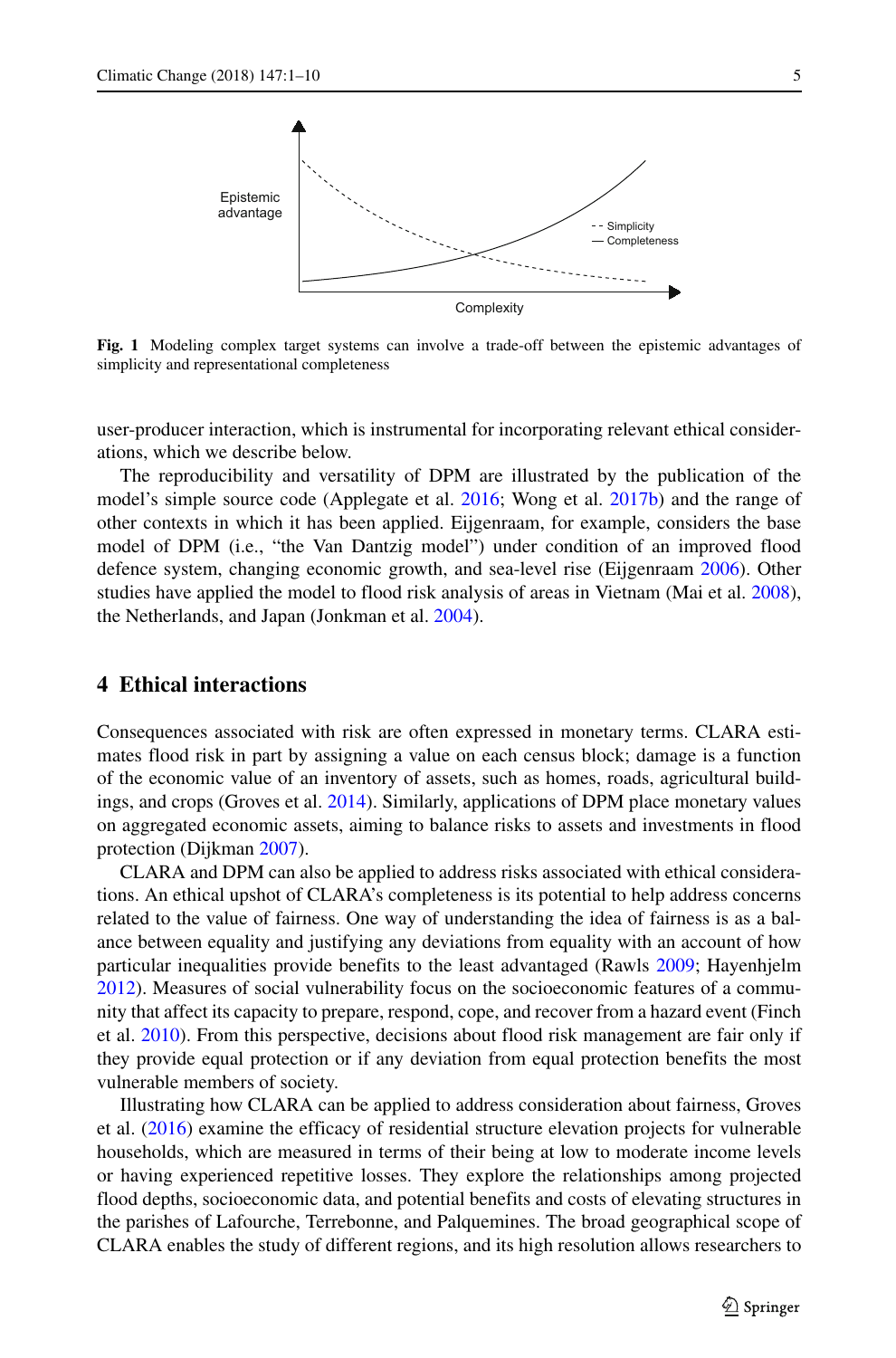compare how elevation projects may protect socially vulnerable communities in different census block groups.

Although the relative completeness of CLARA offers the advantage of accounting for differential risks in different areas of the target system, its complexity makes it more computationally expensive, less transparent, and less amenable to reproducibility and scrutiny than are simpler models such as DPM. Comparing CLARA and DMP illustrates how choices to design a model as more or less complete can imply a trade-off between the epistemic benefits of simplicity and ethical considerations about ways in which people are disproportionately exposed to risk.

An ethical upshot of the simplicity of DPM is its amenability to an examination of the assumption that direct economic damage serves as a proxy for other risks, such as loss of life. The epistemic advantages associated with DPM's simplicity—its transparency and amenability to being reproduced and modified—make implementing changes efficient and quick to assess. To demonstrate this point, we compare the output of DPM with estimates of risk to life, making explicit the implied thresholds of tolerable risks related to investments in flood protection, evacuation rates, and individual mortality risk (Fig. [2\)](#page-5-0).

This comparison shows the potential combined outcomes of investing in levee heightening, promoting the evacuation efforts needed to protect economic assets, and meeting different conventional standards of acceptable risk to life in the most flood-prone areas (Jonkman et al. [2009a,](#page-8-8) [b;](#page-8-17) Miller et al. [2015\)](#page-8-18). This type of analysis would be less straightforward with a complex model like CLARA because the coupling of a risk to life module

<span id="page-5-0"></span>

**Fig. 2** The upper panel depicts standard acceptance rates of individual risk to life (from green to red) for different combinations of evacuation rate (*y*-axis) and flood protection level (*x*-axis) (Miller et al. [2015\)](#page-8-18). The lower panel depicts the results of DPM applied to New Orleans Northern levee ring (Jonkman et al. [2009a\)](#page-8-8). Investment costs (pink line) and corresponding risk (light blue line) are functions of levee heightening compared to the pre-Katrina heights (lower *x*-axis). The total cost (green line) is the sum of the investment and risk, which is at a minimal point at a levee heightening of approximately 2 m (yellow dot) and corresponds to a flood probability of 1:4000–5000 years (upper *x*-axis)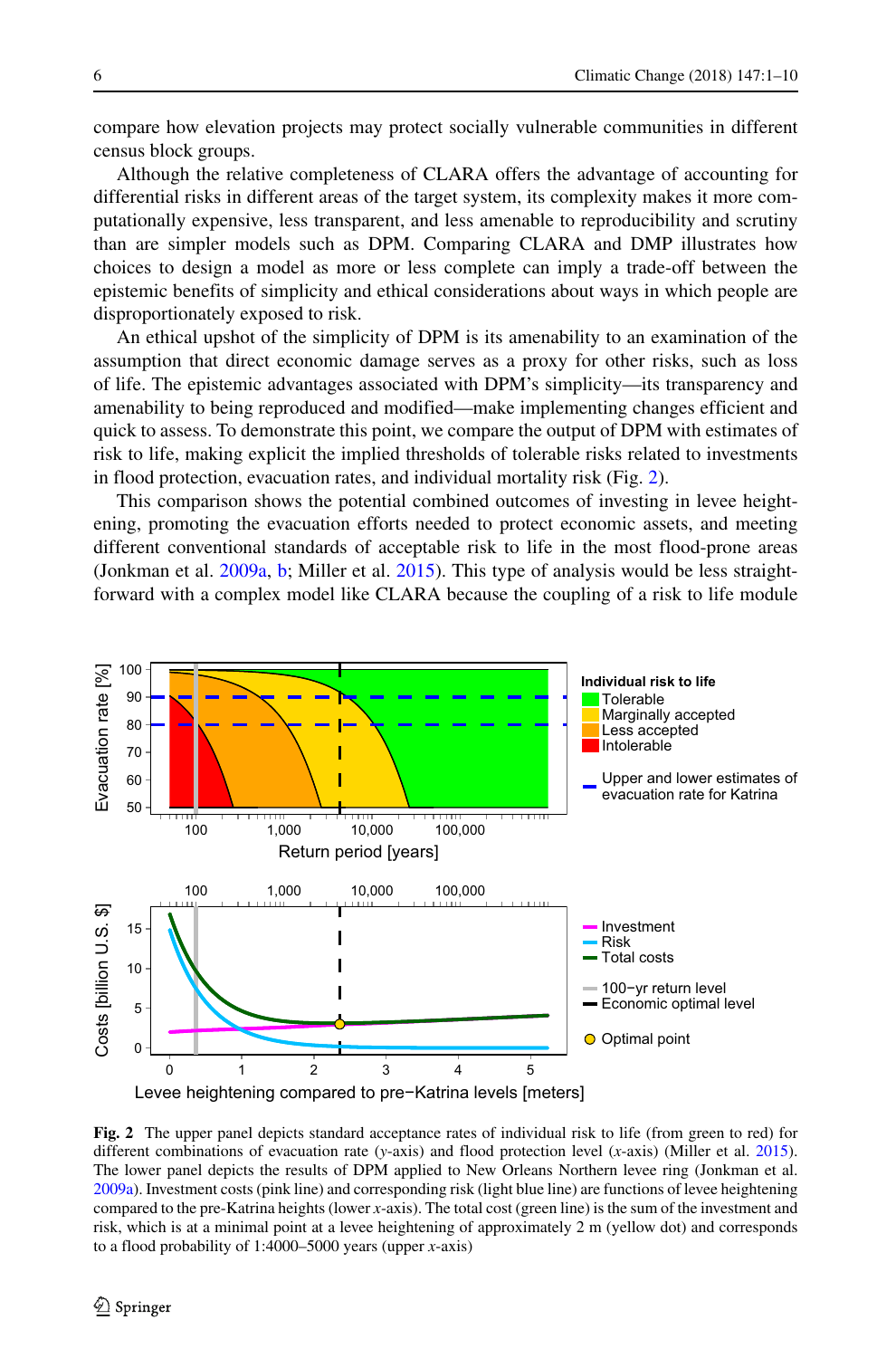to CLARA is more complicated and practically infeasible without involvement of official CLARA developers. Furthermore, the relatively longer run times of CLARA prohibit a complete exploration of the relationship between protection level and risk to life.

The economically optimal levee height estimated by DPM (vertical black dashed line) corresponds to a "tolerable" individual risk to life (*<* 10−6yr−1) under a scenario with an evacuation rate of over 92% of the population. According to this metric, "tolerable" individual risk to life is  $\langle 10^{-6} \text{yr}^{-1} \rangle$ , "marginally accepted" individual risk to life is  $\langle 10^{-5} \text{yr}^{-1} \rangle$ , "less accepted" individual risk to life is *<* 10−4yr−1, and "intolerable" individual risk to life is *>* 10−4yr−1. For comparison, the Dutch water law updated in January 2017 demands a risk to life of *<* 10−5yr−1, though most locations aim for higher levels of safety.

The 100-year flood protection level (solid grey line), which this application of DPM identifies as economically suboptimal, corresponds to a less accepted individual risk to life under a scenario with less than 98% evacuation rate. In this regard, the 100-year protection level presents an intolerable individual risk to life under a scenario with a less than an 81% evacuation rate.

The simplicity of DPM also implies an omission of additional factors, such as alternative strategies of flood risk management. Explicitly, DPM focuses on only one type of flood risk management strategy: levee heightening. Other strategies that are left out include migration, evacuation, marshland stabilization, and building social resilience. These strategies pertain to a range of ethical issues regarding sense of place and security, which the United Nations Framework Convention on Climate Change lists among the important non-economic losses that should be addressed by climate change policy (Fankhauser et al. [2014\)](#page-7-17).

### <span id="page-6-0"></span>**5 Addressing epistemic and ethical factors in decision support science**

This paper has shown how, in developing decision analytical models, epistemic considerations, such as whether to develop a complex or simple model, can have ethical implications, including determining the extent to which a model can address concerns about fairness and human life. CLARA and DPM exhibit these trade-offs, and explicitly accounting for them may further motivate moving beyond assessments that focus narrowly on economic impacts as it shows how decision support science can focus on the wider range of ethical issues of public interest. Analysts developing models may better support decision-makers by articulating the roles and interactions of epistemic and ethical considerations that go into models.

In its review of the US Army Corps of Engineers Louisiana Coastal Protection and Restoration Program (USACE [2009\)](#page-8-19), the National Research Council cites the economic analysis of the Dutch Perspective as providing economic justification for increased flood protection standards: "Storm surge protection for the City of New Orleans should be designed for a hurricane storm surge event with an expected return interval of 400 to 1000 years" (LACPR [2009\)](#page-8-20). Further integrating the issues of human life, community and fairness in decision analytical modeling studies may well strengthen this recommendation.

**Acknowledgements** We thank Patrick Applegate, Doug Bessette, Chris Forest, Jordan Fischbach, Murali Haran, David Johnson, Rob Lempert, Rob Nicholas, Perry Oddo, and the anonymous reviewers for invaluable input. This work was partially supported by the National Science Foundation through the Network for Sustainable Climate Risk Management (SCRiM) under NSF cooperative agreement GEO-1240507, the Penn State Center for Climate Risk Management and the Penn State Rock Ethics Institute. Any opinions, findings, conclusions or recommendations expressed in this material are those of the authors and do not necessarily reflect the views of the funding entities.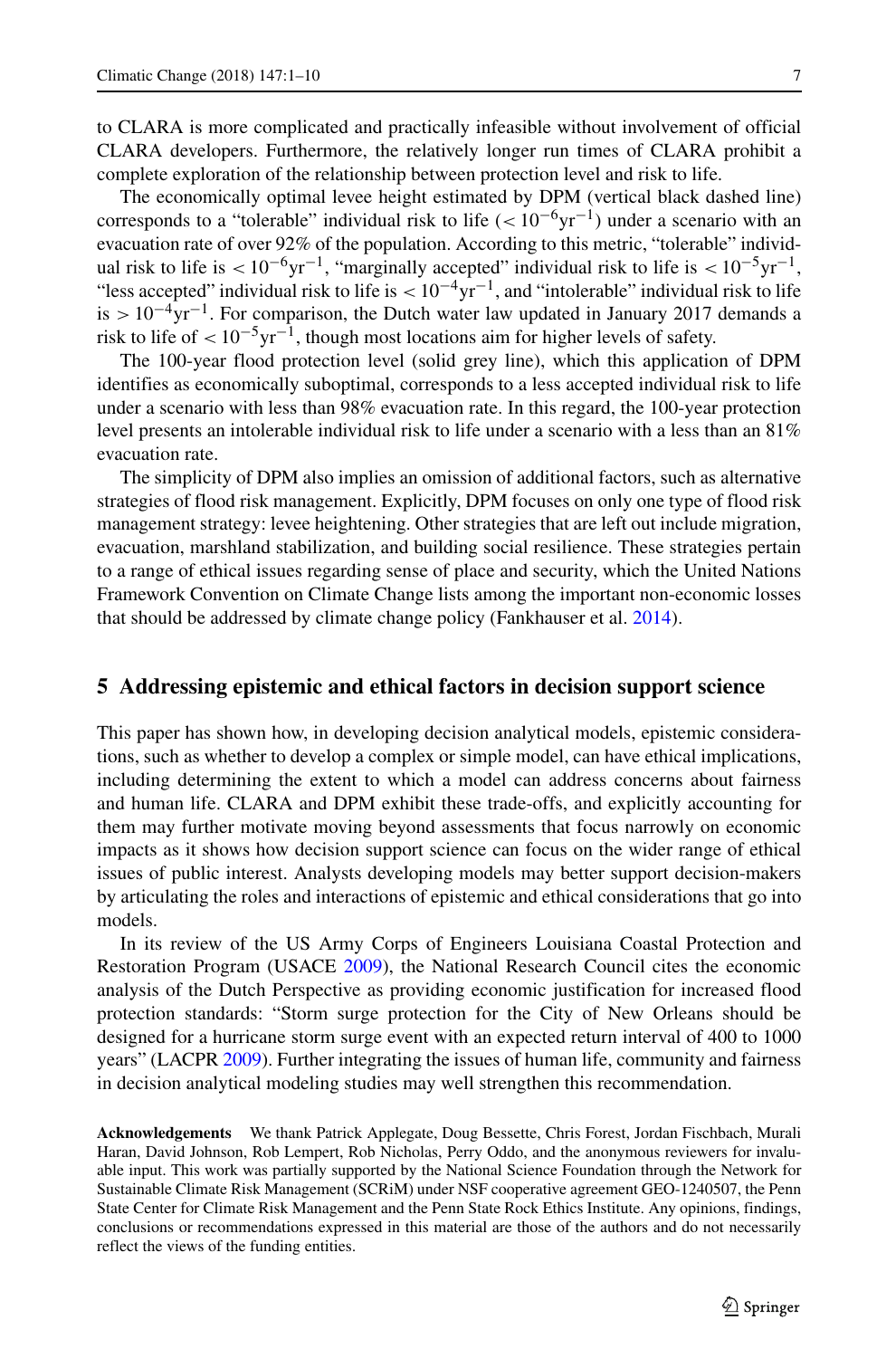**Open Access** This article is distributed under the terms of the Creative Commons Attribution 4.0 International License [\(http://creativecommons.org/licenses/by/4.0/\)](http://creativecommons.org/licenses/by/4.0/), which permits unrestricted use, distribution, and reproduction in any medium, provided you give appropriate credit to the original author(s) and the source, provide a link to the Creative Commons license, and indicate if changes were made.

## **References**

- <span id="page-7-14"></span>Applegate P, Bakker A, Keller K (2016) Lab #4: what is the economically "optimal" height of flood protection structures? The Van Dantzig (1956) example. In: Applegate P, Keller K (eds) Risk analysis in the earth sciences. Leanpub. [https://leanpub.com/raes.](https://leanpub.com/raes) Accessed 31 July 2016
- <span id="page-7-7"></span>Bessette DL, Mayer LA, Cwik B, Vezér M, Keller K, Lempert RJ, Tuana N (2017) Building a valuesinformed mental model for New Orleans climate risk management. Risk Analysis
- <span id="page-7-0"></span>Beven JL, Avila LA, Blake ES, Brown DP, Franklin JL, Knabb RD, Pasch RJ, Rhome JR, Stewart SR (2008) Atlantic hurricane season of 2005. Mon Weather Rev 136(3):1109–1173. <https://doi.org/10.1175/2007mwr2074.1>
- <span id="page-7-9"></span>CPRA (2016) Costal protection and restoration authority, reports. [http://coastal.la.gov/.](http://coastal.la.gov/) Accessed 31 July 2016
- <span id="page-7-3"></span>Davis PK, Kulick J, Egner M (2005) Implications of modern decision science for military decisionsupport systems. Rand Corporation. [https://www.rand.org/content/dam/rand/pubs/monographs/2005/](https://www.rand.org/content/dam/rand/pubs/monographs/2005/RAND_MG360.pdf) RAND [MG360.pdf.](https://www.rand.org/content/dam/rand/pubs/monographs/2005/RAND_MG360.pdf) Accessed 31 July 2016
- <span id="page-7-12"></span>Dijkman J (ed.) (2007) A Dutch perspective on Coastal Louisiana: flood risk reduction and landscape stabilization. Technical report, Netherlands Water Partnership, Delft, the Netherlands. [http://www.dtic.mil/](http://www.dtic.mil/docs/citations/ADA473780.) [docs/citations/ADA473780.](http://www.dtic.mil/docs/citations/ADA473780.) Accessed 31 July 2016
- <span id="page-7-1"></span>Driesen DM, Flournoy A, Foster S, Gauna E, Glicksman RL, Gonzalez CG, Gottlieb DJ, Hornstein DT, Kysar DA, McGarity TO et al (2005) An unnatural disaster: the aftermath of Hurricane Katrina. Center for Progressive Reform Publication. [http://digitalcommons.law.umaryland.edu/cgi/viewcontent.cgi?](http://digitalcommons.law.umaryland.edu/cgi/ viewcontent.cgi?article=2385&context=fac_pubs.) [article=2385&context=fac](http://digitalcommons.law.umaryland.edu/cgi/ viewcontent.cgi?article=2385&context=fac_pubs.) pubs. Accessed 31 July 2016
- <span id="page-7-15"></span>Eijgenraam CJ (2006) Optimal safety standards for dike-ring areas. Technical report, CPB-Central Plan Bureau. [http://coastal.la.gov/resources/library/reports/.](http://coastal.la.gov/resources/library/reports/) Accessed 31 July 2016
- <span id="page-7-17"></span>Fankhauser S, Dietz S, Gradwell P (2014) Non-economic losses in the context of the United Nations Framework Convention on Climate Change work programme on loss and damage. [http://eprints.lse.ac.uk/](http://eprints.lse.ac.uk/64554/1/Fankhauser-Dietz-Gradwell-Loss-Damage-final.pdf) [64554/1/Fankhauser-Dietz-Gradwell-Loss-Damage-final.pdf.](http://eprints.lse.ac.uk/64554/1/Fankhauser-Dietz-Gradwell-Loss-Damage-final.pdf) Accessed 31 July 2016
- <span id="page-7-4"></span>Field CB (2012) Managing the risks of extreme events and disasters to advance climate change adaptation: special report of the Intergovernmental Panel on Climate Change. Cambridge University Press. [https://](https://www.ipcc.ch/pdf/special-reports/srex/SREX_Full_Report.pdf) [www.ipcc.ch/pdf/special-reports/srex/SREX](https://www.ipcc.ch/pdf/special-reports/srex/SREX_Full_Report.pdf) Full Report.pdf. Accessed 31 July 2016
- <span id="page-7-16"></span>Finch C, Emrich CT, Cutter SL (2010) Disaster disparities and differential recovery in New Orleans. Popul Environ 31(4):179–202. <https://doi.org/10.1007/s11111-009-0099-8>
- <span id="page-7-8"></span>First Extraordinary Session (2005) Act 8 part ii, section 213.1. Technical report, Louisiana State Legislature. [https://www.legis.la.gov/legis/SessionInfo/SessionInfo](https://www.legis.la.gov/legis/SessionInfo/SessionInfo_161ES.aspx) 161ES.aspx. Accessed 31 July 2016
- <span id="page-7-13"></span>Fischbach JR, Johnson DR, Ortiz DS, Bryant BP, Hoover M, Ostwald J (2012) Coastal Louisiana risk assessment model: technical description and 2012 coastal master plan analysis results. Santa Monica, California: RAND Corporation, 118p. [https://www.rand.org/content/dam/rand/pubs/technical](https://www.rand.org/content/dam/rand/ pubs/technical_reports/ 2012/RAND_TR1259.pdf) reports/ [2012/RAND](https://www.rand.org/content/dam/rand/ pubs/technical_reports/ 2012/RAND_TR1259.pdf) TR1259.pdf. Accessed 31 July 2016
- <span id="page-7-2"></span>Gabe T, Falk G, McCarty M, Mason VW (2005) Hurricane Katrina: social-demographic characteristics of impacted areas. CRS Report for Congress. [http://www.tidec.org/sites/default/files/uploads/crsrept.pdf.](http://www.tidec.org/sites/default/files/uploads/crsrept.pdf) Accessed 31 July 2016
- <span id="page-7-6"></span>Garner G, Reed P, Keller K (2016) Climate risk management requires explicit representation of societal trade-offs. Clim Chang 134(4):713–723. <https://doi.org/10.1007/s10584-016-1607-3>
- <span id="page-7-10"></span>Groves DG, Fischbach JR, Knopman D, Johnson DR, Giglio K (2014) Strengthening coastal planning: how coastal regions could benefit from Louisiana's planning and analysis framework. Rand Corporation. [https://www.rand.org/pubs/research](https://www.rand.org/pubs/research_reports/RR437.readonline.html) reports/RR437.readonline.html. Accessed 31 July 2016
- <span id="page-7-11"></span>Groves DG, Kuhn K, Fischbach J, Johnson DR, Syme J (2016) Analysis to support Louisiana's flood risk and resilience program and application to the national disaster resilience competition. RAND Corporation. [https://www.rand.org/content/dam/rand/pubs/research](https://www.rand.org/content/dam/rand/pubs/research_reports/RR1400/RR1449/RAND_RR1449.pdf) reports/RR1400/RR1449/RAND RR1449. [pdf.](https://www.rand.org/content/dam/rand/pubs/research_reports/RR1400/RR1449/RAND_RR1449.pdf) Accessed 31 July 2016
- <span id="page-7-5"></span>Hallegatte S, Green C, Nicholls RJ, Corfee-Morlot J (2013) Future flood losses in major coastal cities. Nat Clim Chang 3(9):802–806. <https://doi.org/10.1038/nclimate1979>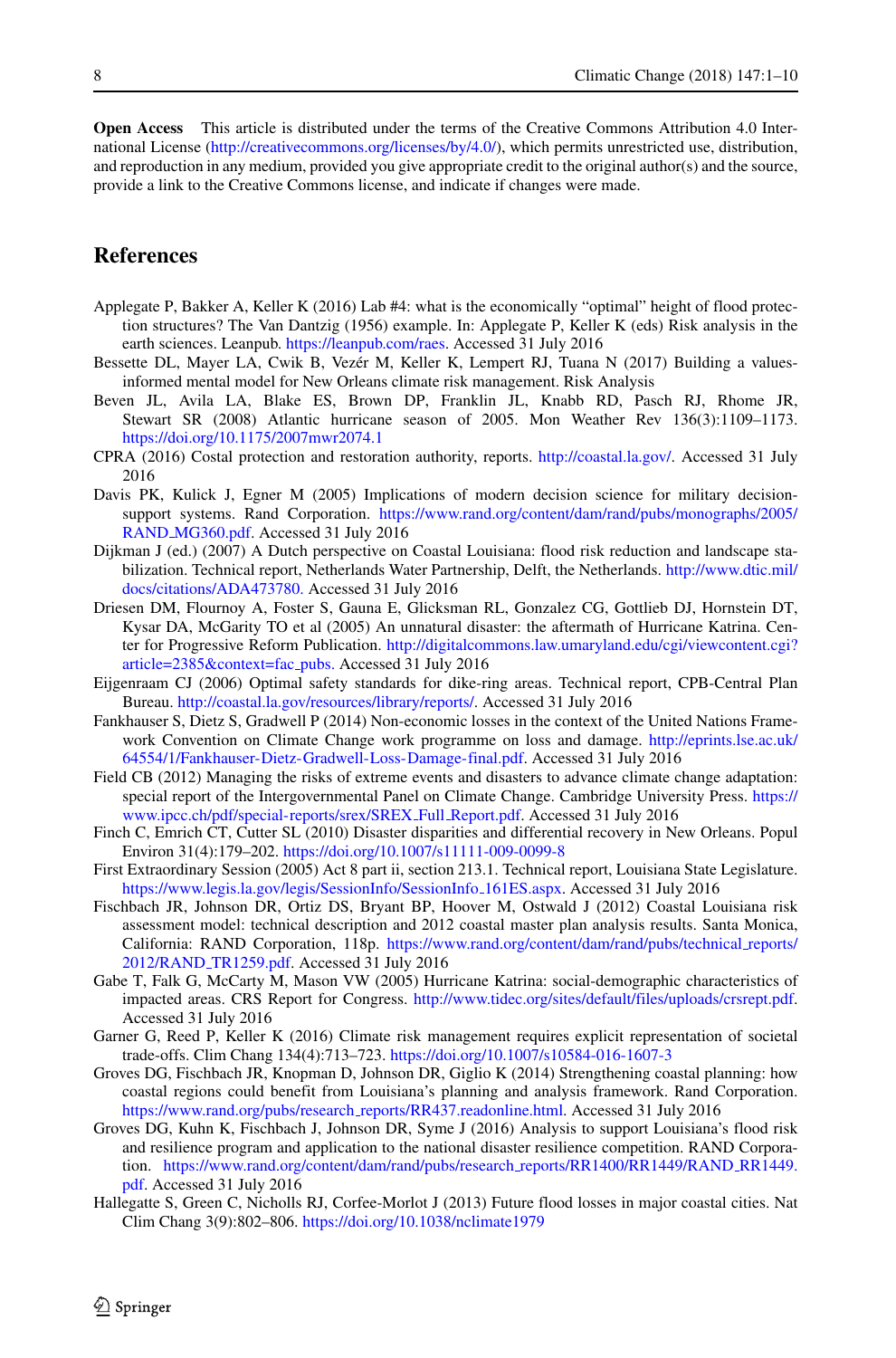- <span id="page-8-1"></span>Hayenhjelm DM (2012) What is a fair distribution of risk? In: Roeser S, Hillerbrand R, Sandin P, Peterson M (eds) Handbook of risk theory. Springer, Netherlands, pp 909–929. [https://doi.org/10.1007/978-94-](https://doi.org/10.1007/978-94-007-1433-5_36) [007-1433-5](https://doi.org/10.1007/978-94-007-1433-5_36) 36
- <span id="page-8-6"></span>Insights Report (2016) The global risks report. Technical report, World Economic Forum, within the framework of The Global Competitiveness and Risks Team. [http://www3.weforum.org/docs/GCR2016-2017/](http://www3.weforum.org/docs/GCR2016-2017/05FullReport/TheGlobalCompetitivenessReport2016-2017_FINAL.pdf) [05FullReport/TheGlobalCompetitivenessReport2016-2017](http://www3.weforum.org/docs/GCR2016-2017/05FullReport/TheGlobalCompetitivenessReport2016-2017_FINAL.pdf) FINAL.pdf. Accessed 31 July 2016
- <span id="page-8-13"></span>Johnson DR, Fischbach JR, Ortiz DS (2013) Estimating surge-based flood risk with the coastal Louisiana risk assessment model. J Coast Res 67(sp1):109–126. [https://doi.org/10.2112/si](https://doi.org/10.2112/si_67_8) 67 8
- <span id="page-8-11"></span>Johnson DR, Fischbach JR, Kuhn K (2015) Current and future flood risk in greater New Orleans. The Data Center. [http://www.datacenterresearch.org/reports](http://www.datacenterresearch.org/reports_analysis/flood-risk/) analysis/flood-risk/. Accessed 31 July 2016
- <span id="page-8-15"></span>Jonkman S, Kato F, Vrijling J (2004) A comparison of flood risk assessment practices in the Netherlands and Japan. Coast Eng Conf 29(3):3049. [https://doi.org/10.1142/9789812701916](https://doi.org/10.1142/9789812701916_0246) 0246
- <span id="page-8-8"></span>Jonkman S, Kok M, Van Ledden M, Vrijling J (2009a) Risk-based design of flood defence systems: a preliminary analysis of the optimal protection level for the new orleans metropolitan area. J Flood Risk Manage 2(3):170–181. <https://doi.org/10.1111/j.1753-318x.2009.01036.x>
- <span id="page-8-17"></span>Jonkman S, Maaskant B, Boyd E, Levitan M (2009b) Loss of life caused by the flooding of New Orleans after Hurricane Katrina: analysis of the relationship between flood characteristics and mortality. Risk Anal 29(5):676–698. <https://doi.org/10.1111/j.1539-6924.2008.01190.x>
- <span id="page-8-20"></span>LACPR (2009) LACPR program committee, final report from the NRC committee on the review of the Louisiana coastal protection and restoration (LACPR) Program. National Academies Press. [http://link.](http://link.sailsinc.org/portal/Final-report-from-the-NRC-Committee-on-the-Review/MUk79ydpZ8g/) [sailsinc.org/portal/Final-report-from-the-NRC-Committee-on-the-Review/MUk79ydpZ8g/.](http://link.sailsinc.org/portal/Final-report-from-the-NRC-Committee-on-the-Review/MUk79ydpZ8g/) Accessed 31 July 2016
- <span id="page-8-3"></span>Logan JR (2006) The impact of Katrina: race and class in storm-damaged neighborhoods. Brown University 16. [http://wps.ablongman.com/wps/media/objects/12936/13246811/pdf/Report](http://wps.ablongman.com/wps/media/objects/12936/13246811/pdf/Report_2.pdf) 2.pdf. Accessed 31 July 2016
- <span id="page-8-14"></span>Mai CV, Van Gelder P, Vrijling JK, Mai TC (2008) Risk analysis of coastal flood defences: a Vietnam case. In: 4th international symposium on flood defence "Managing flood risk, reliability and vulnerability", Toronto, Canada, 6-8 May 2008. Institute for Catastrophic Loss Reduction. [https://www.kivi.nl/uploads/media/57e59dc727144/Risk%20analysis%20of%20coastal%20flood](https://www.kivi.nl/uploads/media/57e59dc727144/Risk%20analysis%20of%20coastal%20flood%20defences%20-%20A%20Vietnam%20case%20(2008).pdf) [%20defences%20-%20A%20Vietnam%20case%20\(2008\).pdf.](https://www.kivi.nl/uploads/media/57e59dc727144/Risk%20analysis%20of%20coastal%20flood%20defences%20-%20A%20Vietnam%20case%20(2008).pdf) Accessed 31 July 2016. Accessed 31 July 2016
- <span id="page-8-2"></span>Masozera M, Bailey M, Kerchner C (2007) Distribution of impacts of natural disasters across income groups: a case study of New Orleans. Ecol Econ 63(2):299–306. <https://doi.org/10.1016/j.ecolecon.2006.06.013>
- <span id="page-8-10"></span>Meselhe E, Reed DJ, Grace AO (2015) 2017 coastal master plan: Appendix C: modeling. Version I. (p. 120). Technical report, Coastal Protection and Restoration Authority. Baton Rouge, Louisiana. [http://coastal.](http://coastal.la.gov/wp-content/uploads/2016/05/Appendix-C-Ch123_052516.pdf) [la.gov/wp-content/uploads/2016/05/Appendix-C-Ch123](http://coastal.la.gov/wp-content/uploads/2016/05/Appendix-C-Ch123_052516.pdf) 052516.pdf. Accessed 31 July 2016
- <span id="page-8-18"></span>Miller A, Jonkman SN, Ledden MV (2015) Risk to life due to flooding in post-Katrina New Orleans. Nat Hazards Earth Syst Sci 15(1):59–73. <https://doi.org/10.5194/nhess-15-59-2015>
- <span id="page-8-5"></span>Nicholls RJ, Cazenave A (2010) Sea-level rise and its impact on coastal zones. Science 328(5985):1517– 1520. <https://doi.org/10.1126/science.1185782>
- <span id="page-8-9"></span>Peyronnin N, Green M, Richards CP, Owens A, Reed D, Chamberlain J, Groves DG, Rhinehart WK, Belhadjali K (2013) Louisiana's 2012 coastal master plan: overview of a science-based and publicly informed decision-making process. J Coast Res:1-15. [https://doi.org/10.2112/si](https://doi.org/10.2112/si_67_1.1)\_67\_1.1
- <span id="page-8-16"></span>Rawls J (2009) A theory of justice. Harvard University Press, Cambridge
- <span id="page-8-4"></span>Sharkey P (2007) Survival and death in New Orleans: an empirical look at the human impact of Katrina. J Black Stud 37(4):482–501. <https://doi.org/10.1177/0021934706296188>
- <span id="page-8-0"></span>The White House (2006) The federal response to hurricane. Katrina: lessons learned. Technical report, USA Government Record. [http://www.washingtonpost.com/wp-dyn/content/article/2006/02/23/](http://www.washingtonpost.com/wp-dyn/content/article/2006/02/23/AR2006022300531.html) [AR2006022300531.html.](http://www.washingtonpost.com/wp-dyn/content/article/2006/02/23/AR2006022300531.html) Accessed 31 July 2016
- <span id="page-8-7"></span>Tuana N (2010) Leading with ethics, aiming for policy: new opportunities for philosophy of science. Synthese 177(3):471–492. <https://doi.org/10.1007/s11229-010-9793-4>
- <span id="page-8-19"></span>USACE (2009) U.S. army corps of engineers, Louisiana coastal protection and restoration (LACPR) final technical report. Technical report, New Orleans District Mississippi Valley Division. [http://www.mvn.](http://www.mvn.usace.army.mil/Portals/56/docs/environmental/LaCPR/LACPRFinalTechnicalReportJune2009.pdf) [usace.army.mil/Portals/56/docs/environmental/LaCPR/LACPRFinalTechnicalReportJune2009.pdf.](http://www.mvn.usace.army.mil/Portals/56/docs/environmental/LaCPR/LACPRFinalTechnicalReportJune2009.pdf) Accessed 31 July 2016
- <span id="page-8-12"></span>USACE (2013) The U.S. army corps of engineers, revised programmatic environmental impact statement: Morganza to the gulf of Mexico, Louisiana. Technical report, Mississippi Valley Division, New Orleans District. [http://www.mvn.usace.army.mil/Portals/56/docs/PD/Projects/MTG/](http://www.mvn.usace.army.mil/Portals/56/docs/PD/Projects/MTG/FinalRevisedProgrammaticEISMtoG.pdf) [FinalRevisedProgrammaticEISMtoG.pdf.](http://www.mvn.usace.army.mil/Portals/56/docs/PD/Projects/MTG/FinalRevisedProgrammaticEISMtoG.pdf) Accessed 31 July 2016